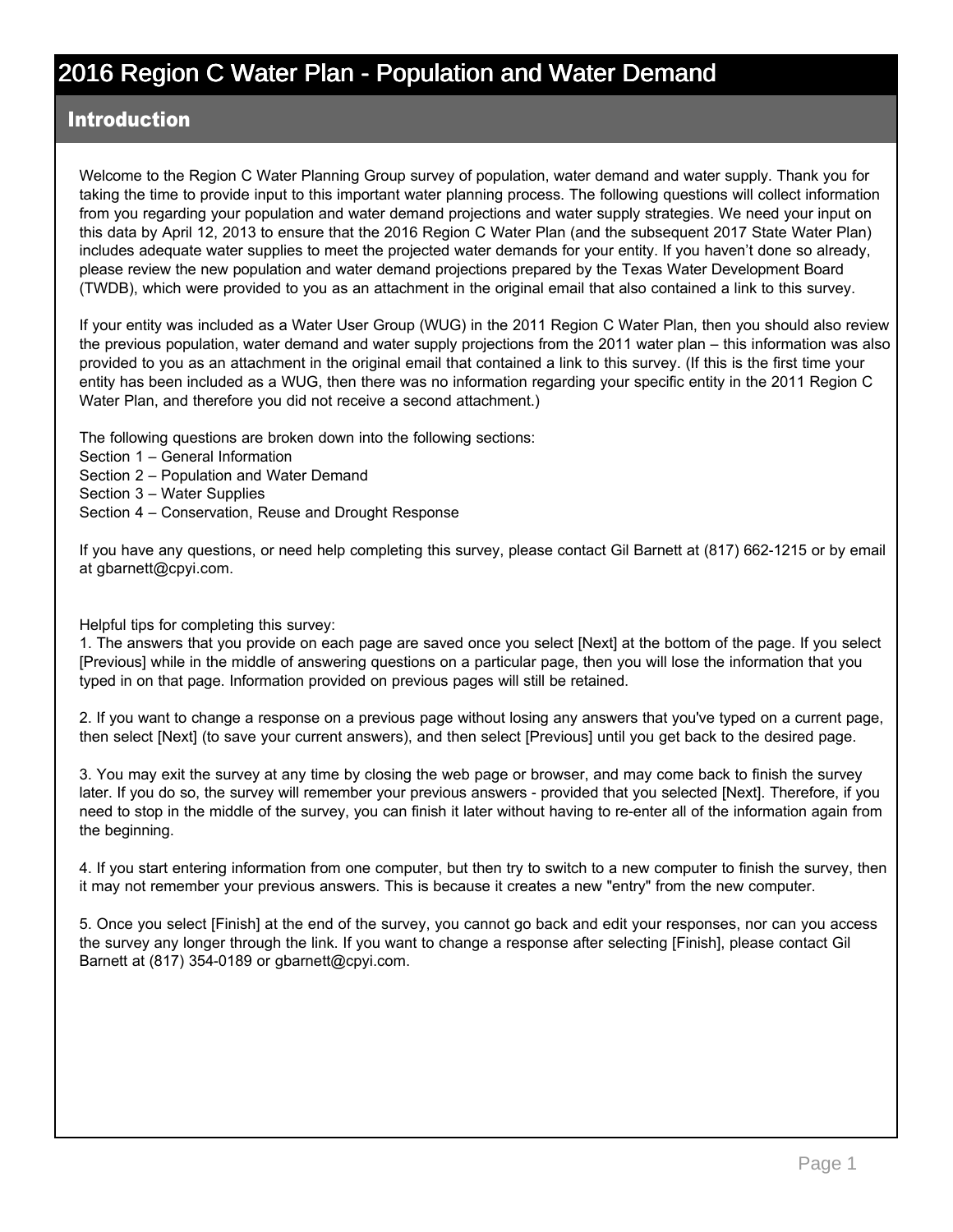### Section 1 General Information

The following questions in this section request general contact information for you and the entity you represent.

CAUTION! At any time, if you want to go back and adjust your answers to a previous question, please use the "Prev" button at the bottom of whatever current page you are on. Do not use your browser's "Back" button.

## 1. Please enter the name of the entity for which you are providing input: **\***

## 2. Please enter your contact information: **\***

| Name:                                            |  |
|--------------------------------------------------|--|
| Title (Mayor, Director, Superintendent,<br>etc.) |  |
| <b>Address:</b>                                  |  |
| <b>Address 2:</b>                                |  |
| City/Town:                                       |  |
| State:                                           |  |
| ZIP:                                             |  |
| Salutation (Mr., Ms., etc.)                      |  |
| <b>Email Address:</b>                            |  |
| <b>Phone Number:</b>                             |  |

3. As the contact person for your entity, you have been placed on the mailing list for the Region C newsletter. If there is someone else that you would like to also receive the Region C newsletter, you can enter their information now.

| Name:                 |  |
|-----------------------|--|
| <b>Organization:</b>  |  |
| <b>Address:</b>       |  |
| <b>Address 2:</b>     |  |
| City/Town:            |  |
| State:                |  |
| ZIP:                  |  |
| <b>Email Address:</b> |  |
| <b>Phone Number:</b>  |  |

If you would like to add multiple people to the distribution list for the Region C newsletter, please email Colby Walton at colby@cookseypr.com with the additional contact information.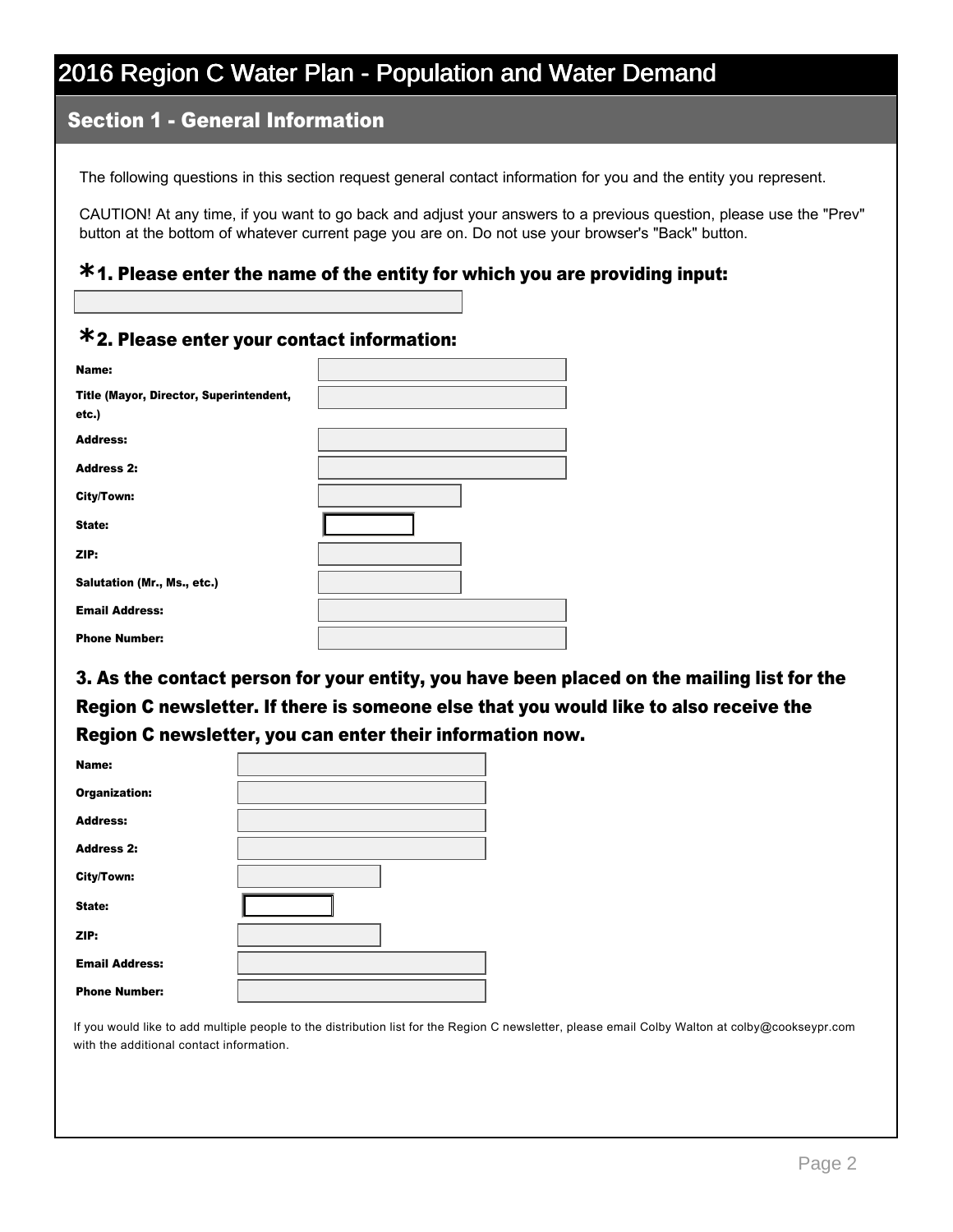### Section 2a - Population and Water Demand (Cities and Towns)

For this section, please review the new population and water demand projections prepared by the Texas Water Development Board (TWDB) for the years 2020-2070. This information was provided to you as a PDF attachment in the original email that contained a link to this survey. (If your city/town was included as a WUG in the 2011 Region C Water Plan, you may also want to review the previous projections from that plan. This information was also provided to you as a PDF attachment in the original email.)

6. Do you agree with the new population projections for your city (or town)? Please note **\*** that these projections are only for your city (or town). If you provide water to other customers outside of your city (or town) limits, then that population is included in projections elsewhere. (If you disagree, you will have the opportunity to recommend your own population projections.)

- $\degree$  The new population projections for 2020-2070 are [reasonably accurate].
- $\degree$  The new population projections for 2020-2070 are [much too low].
- $\degree$  The new population projections for 2020-2070 are [slightly too low].
- $\degree$  The new population projections for 2020-2070 are [slightly too high].
- The new population projections for 2020-2070 are [much too high].

Additional Comments:

7. If you have an estimate of your ultimate build-out population, please enter your build-out population and the approximate year that you expect to reach build-out

Ultimate build-out population:

Anticipated year of build-out:

 $\overline{\phantom{a}}$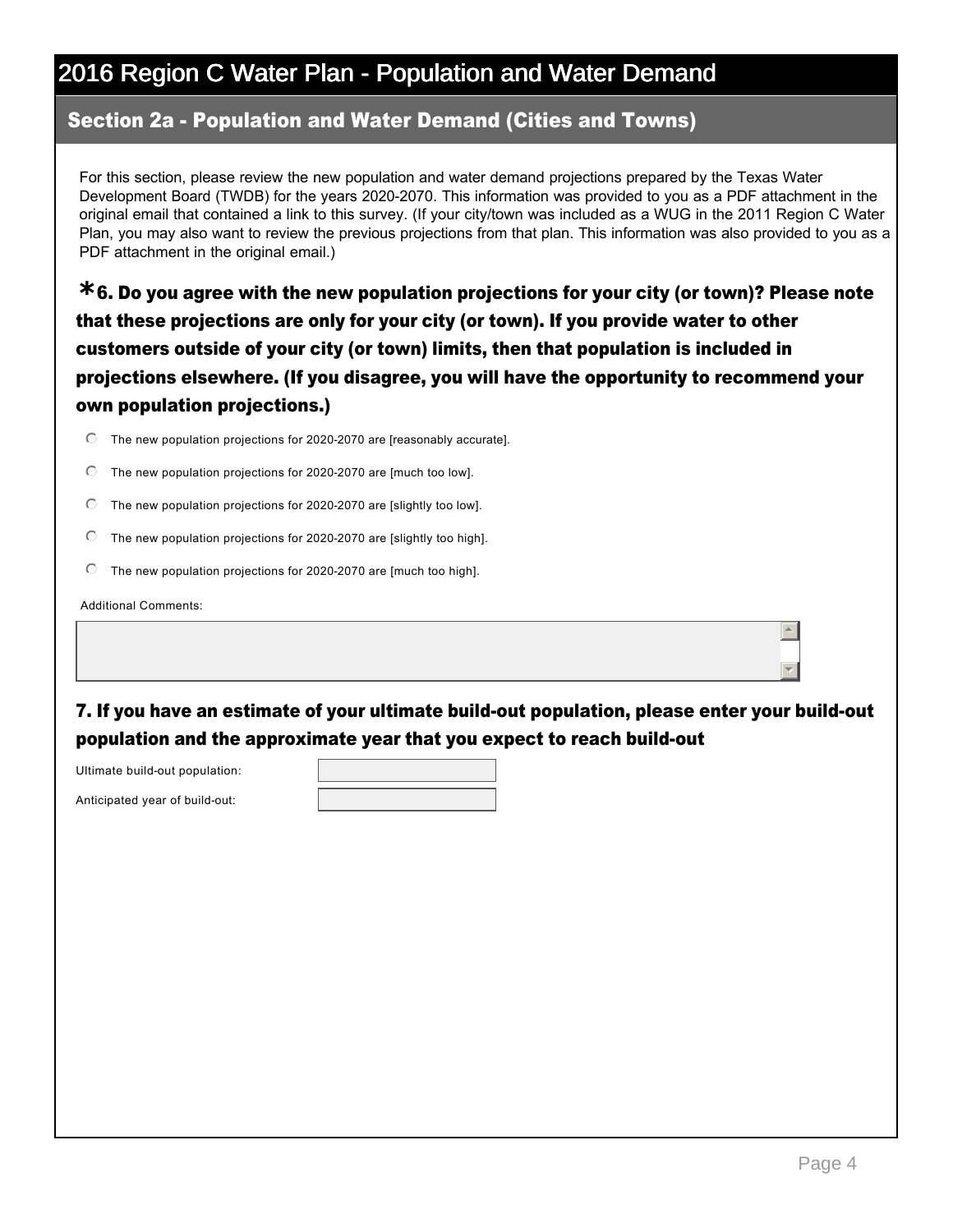8. Do you agree with the new water demand projections for your city (or town)? Please **\*** note that these demands are in acre-feet per year (1 MGD = 1120 acre-feet per year) and are dry-year demands with no conservation included. Please also note that these projections are only for your city (or town). If you provide water to other customers outside of your city (or town) limits, then that population is included in projections elsewhere. (If you disagree, you will have the opportunity to recommend your own water demand projections.)

 $\degree$  The new water demand projections for 2020-2070 are [reasonably accurate].

- $\degree$  The new water demand projections for 2020-2070 are [much too low].
- $\degree$  The new water demand projections for 2020-2070 are [slightly too low].
- The new water demand projections for 2020-2070 are [slightly too high].
- $\degree$  The new water demand projections for 2020-2070 are [much too high].

Additional comments:

## 9. If you disagreed with the new TWDB projections (for either population or water **\*** demand), would you like to recommend new population and/or water demand projections?

- $O$  Yes
- $\odot$  No
- $\odot$  N/A, I agreed with the new TWDB projections

 $\overline{a}$ 

 $\overline{\phantom{a}}$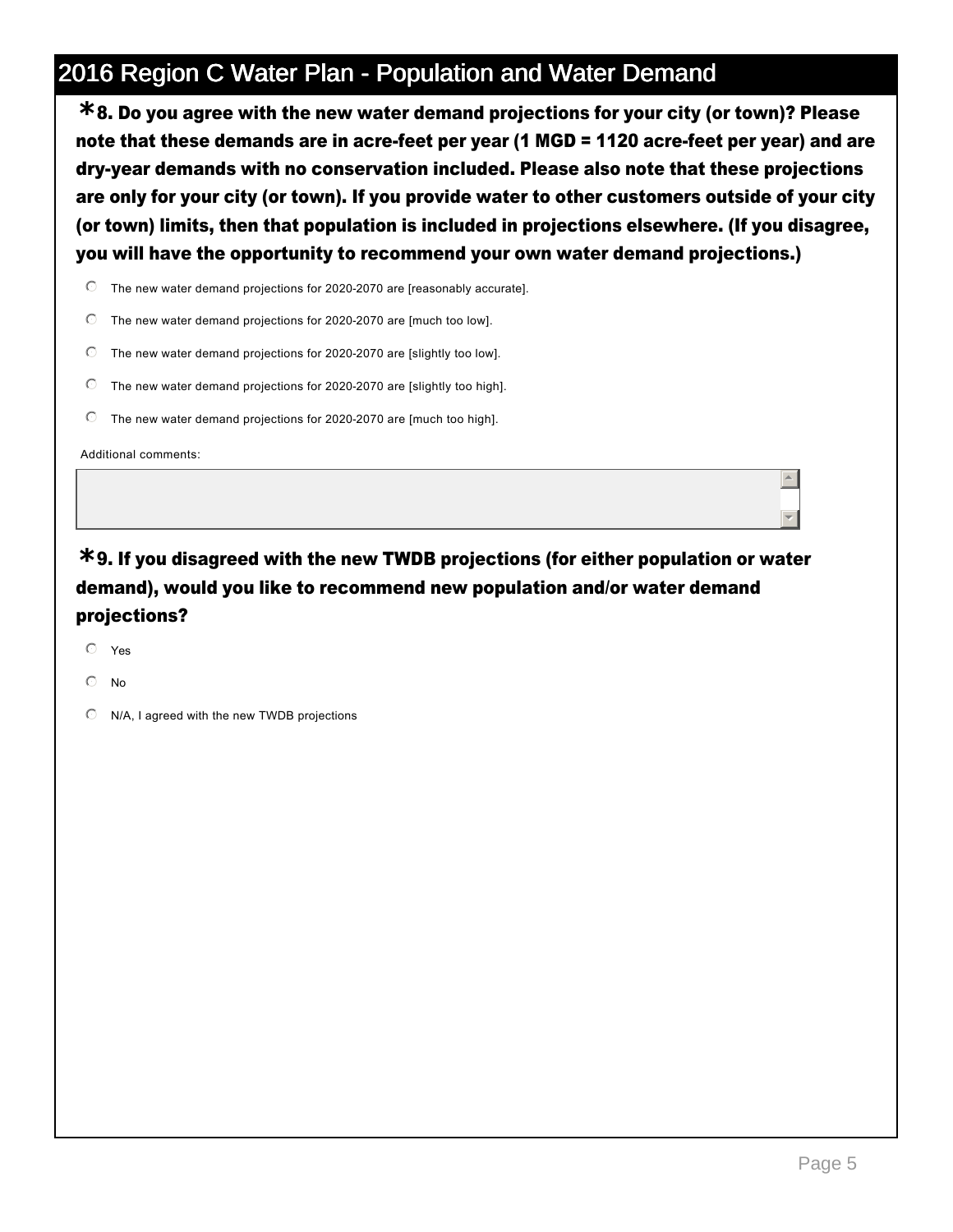### Section 2a - Population and Water Demand (Cities and Towns) - continued

You reached this part of Section 2a because you indicated that you wanted to provide new recommendations for population and/or water demand projections. Please answer the following questions. You may skip questions for which you do not wish to provide any information (for example, if you agreed with the TWDB population projections, but disagreed with the TWDB water demand projections, then you can skip the population-related questions and just provide new recommendations for water demand.)

#### 10. Please enter your recommended population projections for all decades:

| 2020: |  |
|-------|--|
| 2030: |  |
| 2040: |  |
| 2050: |  |
| 2060: |  |
| 2070: |  |

Year, etc.)

#### 11. What is the basis for your recommended changes to the population projections?

12. Please enter your recommended water demand projections for all decades. (Water demand projections should be annual average water demands, not peak water demands.) Please enter only numerical values for each decade (without commas), and then indicate the units of measurement in the last box.

| 2020:                                                                                                                |  |
|----------------------------------------------------------------------------------------------------------------------|--|
| 2030:                                                                                                                |  |
| 2040:                                                                                                                |  |
| 2050:                                                                                                                |  |
| 2060:                                                                                                                |  |
| 2070:                                                                                                                |  |
| Unit of measurement (Acre-Feet per Year,<br>MGD, MG per year, GPD, Thousand<br>Gallons per Day, Thousand Gallons per |  |

 $\overline{a}$ 

र |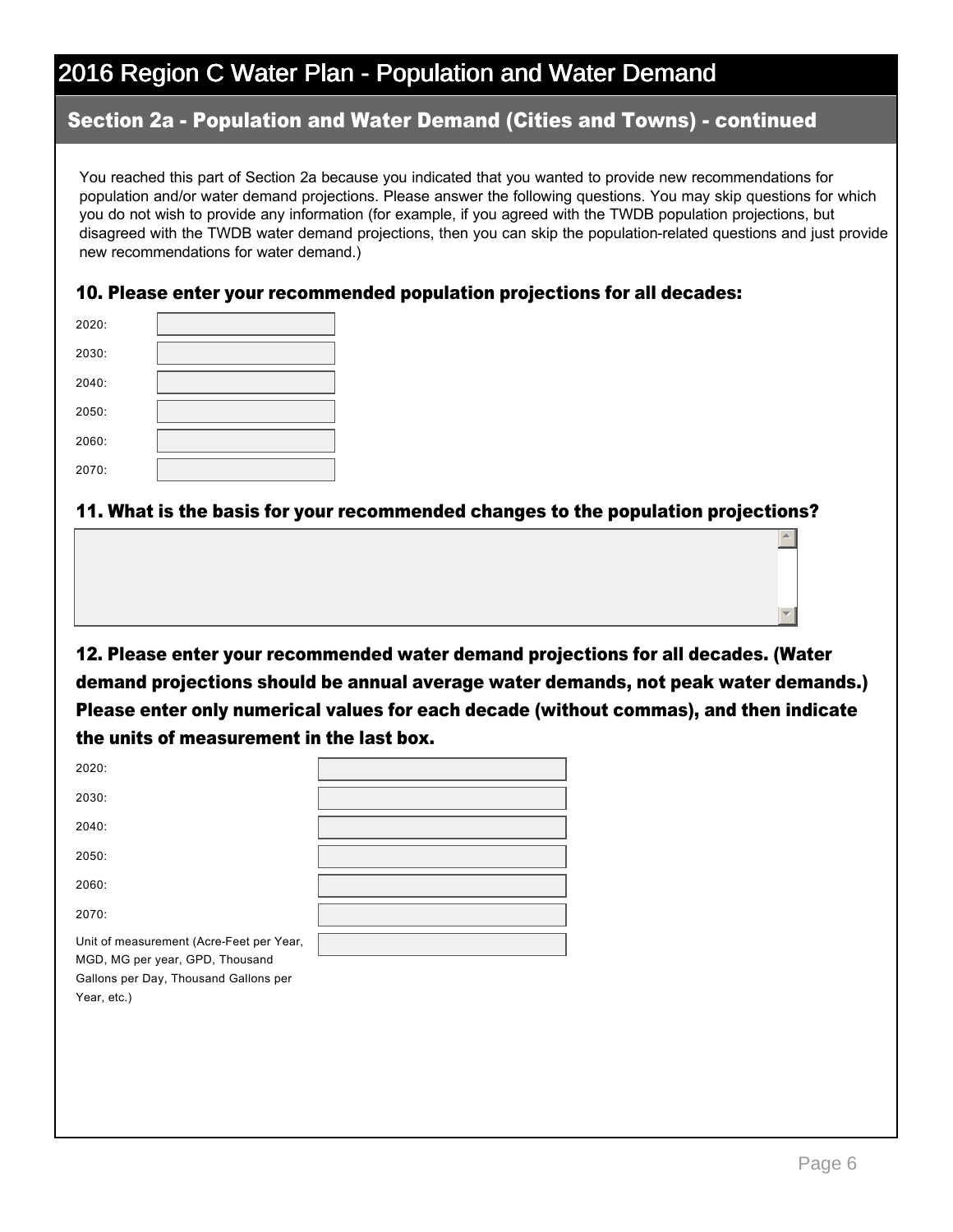### Section 2a - Population and Water Demand (Cities and Towns) - continued

14. Customers can be classified as either "retail" or "wholesale". When water suppliers **\*** provide water directly to the consumer (such as a person, family, or business), they are considered "retail" customers. When a water supplier provides water to another water supplier (such as to another city, town, water supply corporation, water utility district, etc.) then those are considered "wholesale" customers. Are your customers "retail", "wholesale" or do you have some of both?

- $O$  Retail Only
- $O$  Wholesale Only
- $\odot$  Both Retail and Wholesale

Additional Comments:

If you indicated that you supply water ONLY on a wholesale basis (and therefore do not have any retail customers), then please skip to the bottom of this page and select "Next". Otherwise, please answer the remaining questions on this page.

15. Does your "retail" service area extend beyond your city (or town) boundary? (If your "retail" service area generally reflects your city/town boundary, then please skip to the bottom of this page and select "Next". If your "retail" service area extends beyond your city/town boundary, then the following questions will seek information about the population and water demand of your "retail" customers served outside of your city/town boundary.)

 $\heartsuit$  My service area generally reflects my city (or town) boundary

 $\mathbb O$  My service area extends beyond my city (or town) boundary

16. Please enter your recommended population projections for this service area that is outside of your city (or town) boundary:

| 2020: |  |
|-------|--|
| 2030: |  |
| 2040: |  |
| 2050: |  |
| 2060: |  |
| 2070: |  |
|       |  |

 $\overline{a}$ 

 $\overline{\phantom{a}}$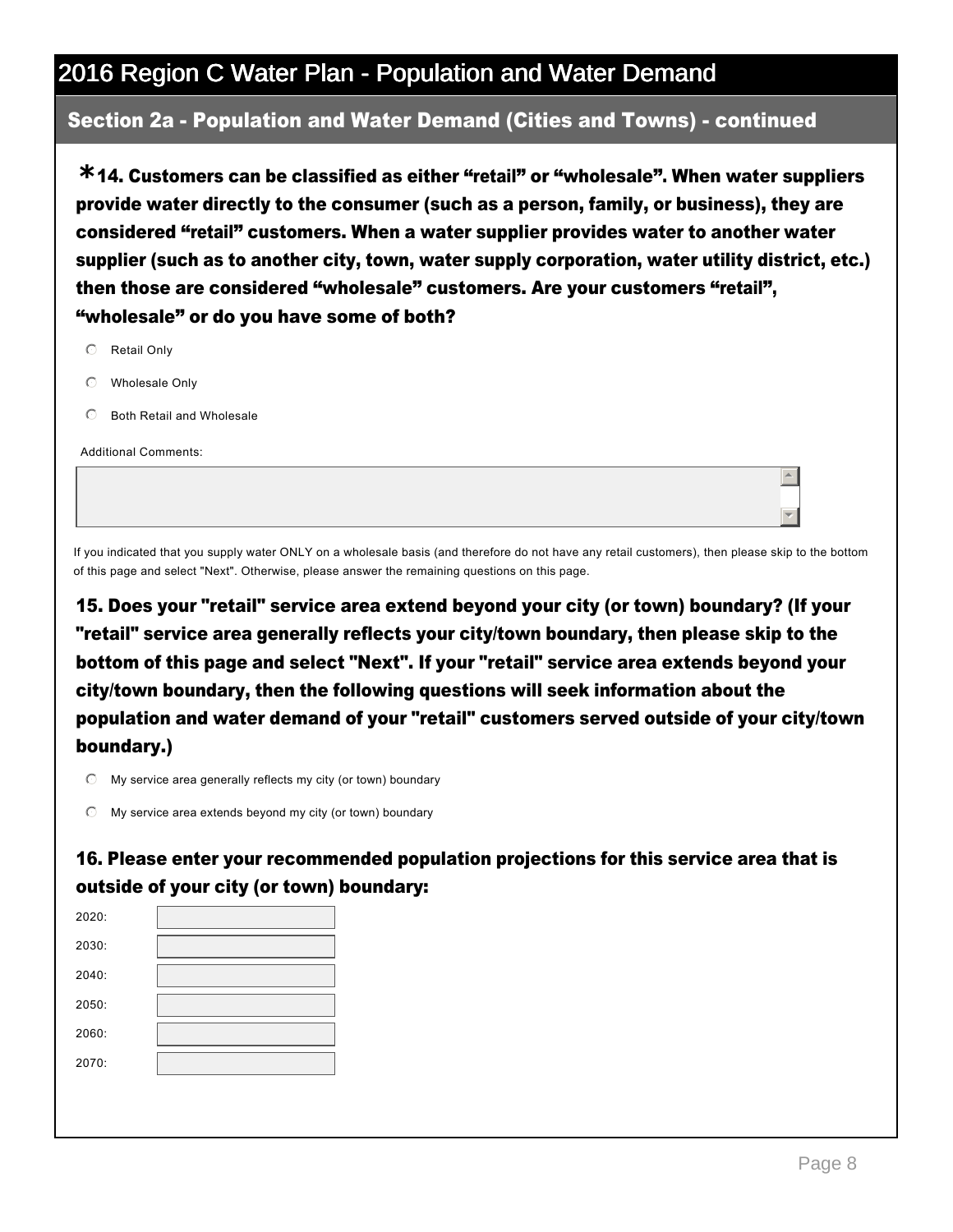### Section 2c Population and Water Demand (Wholesale Water Customers)

The questions in this section seek information about any wholesale water customers that you may have - such as another city/town or another water supplier. If you do not have any wholesale water customers, please select "None" on the next question, and then skip to the next section.

## 31. How many wholesale water customers do you provide water to? **\***

Comments:

6

If you indicated that you do not have any wholesale water customers, then please skip to the bottom of this page and select "Next".

32. Please provide the following information for the first wholesale water customer. If you provide water to multiple wholesale water customers, then please use the following questions to enter the information for each additional wholesale customer. Space is provided for entering information for up to five wholesale water customers. Once you have entered information for each of your wholesale water customers, then please skip to the next section. If you have more than five wholesale water customers, then we will contact you for additional information.

Customer Name:

Contractual Amount of Water to be Supplied (Annual Average):

Unit of Measurement:

Contractual Amount of Water to be Supplied (Peak Rate):

Unit of Measurement:

Pumping Capacity:

Unit of Measurement:

Pipeline Capacity:

Unit of Measurement:

Additional Comments:

 $\overline{\phantom{a}}$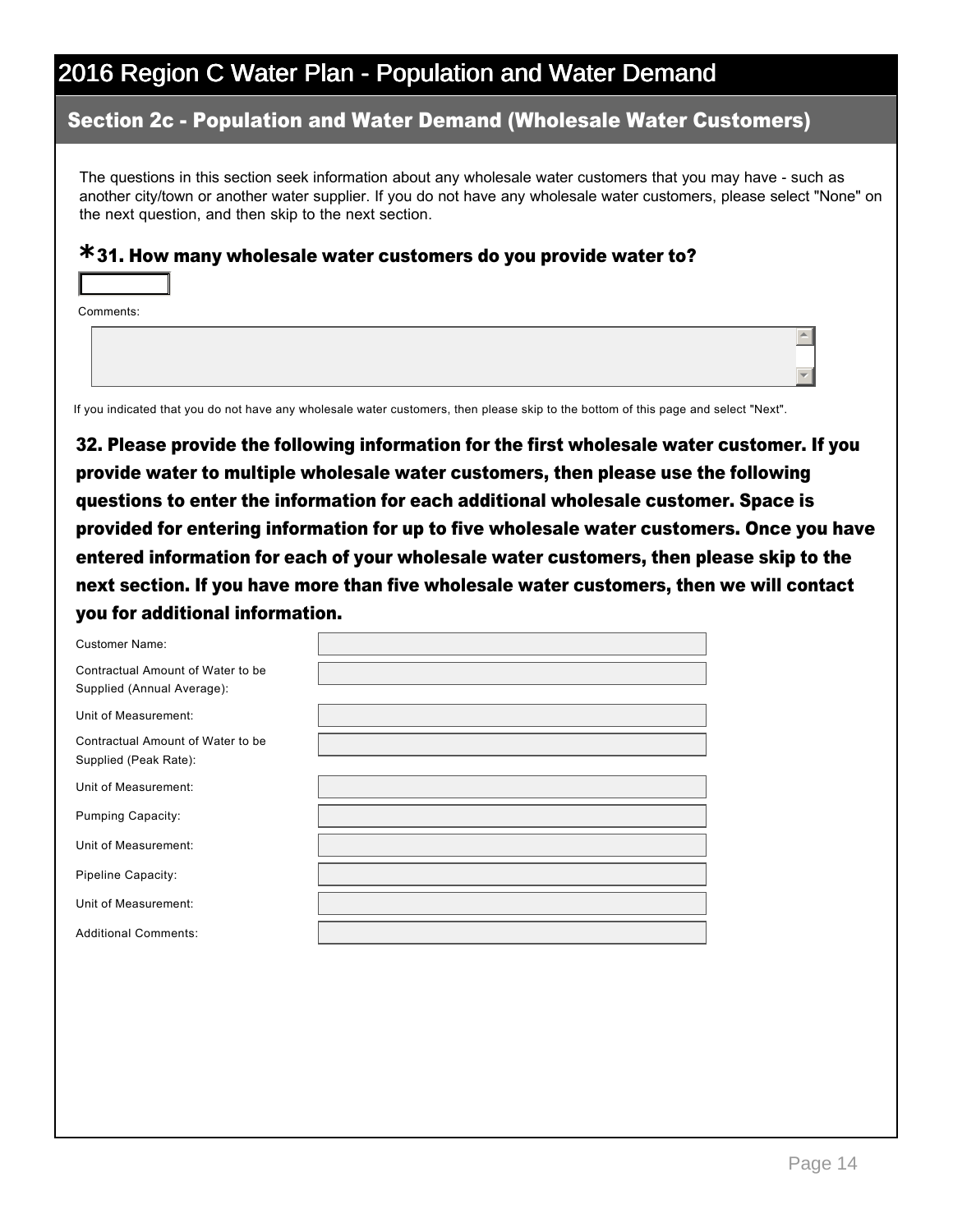### **Section 3a - Water Supplies**

For this section, please review your entity's current water supply sources and the proposed water management strategies from the 2011 Region C Plan (one of the PDF attachments to the original email). If the current water supply sources or water management strategy list requires changes or updates, the following series of questions will provide an opportunity for you to make updates.

40. Do you agree with the list of currently available water supply sources? (If this is the **\*** first time your entity has been included as a WUG, then there is no information regarding your specific entity in the 2011 Region C Water Plan.)

- $O$  Yes
- $\odot$  No
- $\degree$  My entity was not included in the 2011 Region C Water Plan

#### 41. If you selected "No", what changes are needed?

 $\overline{a}$ 

र |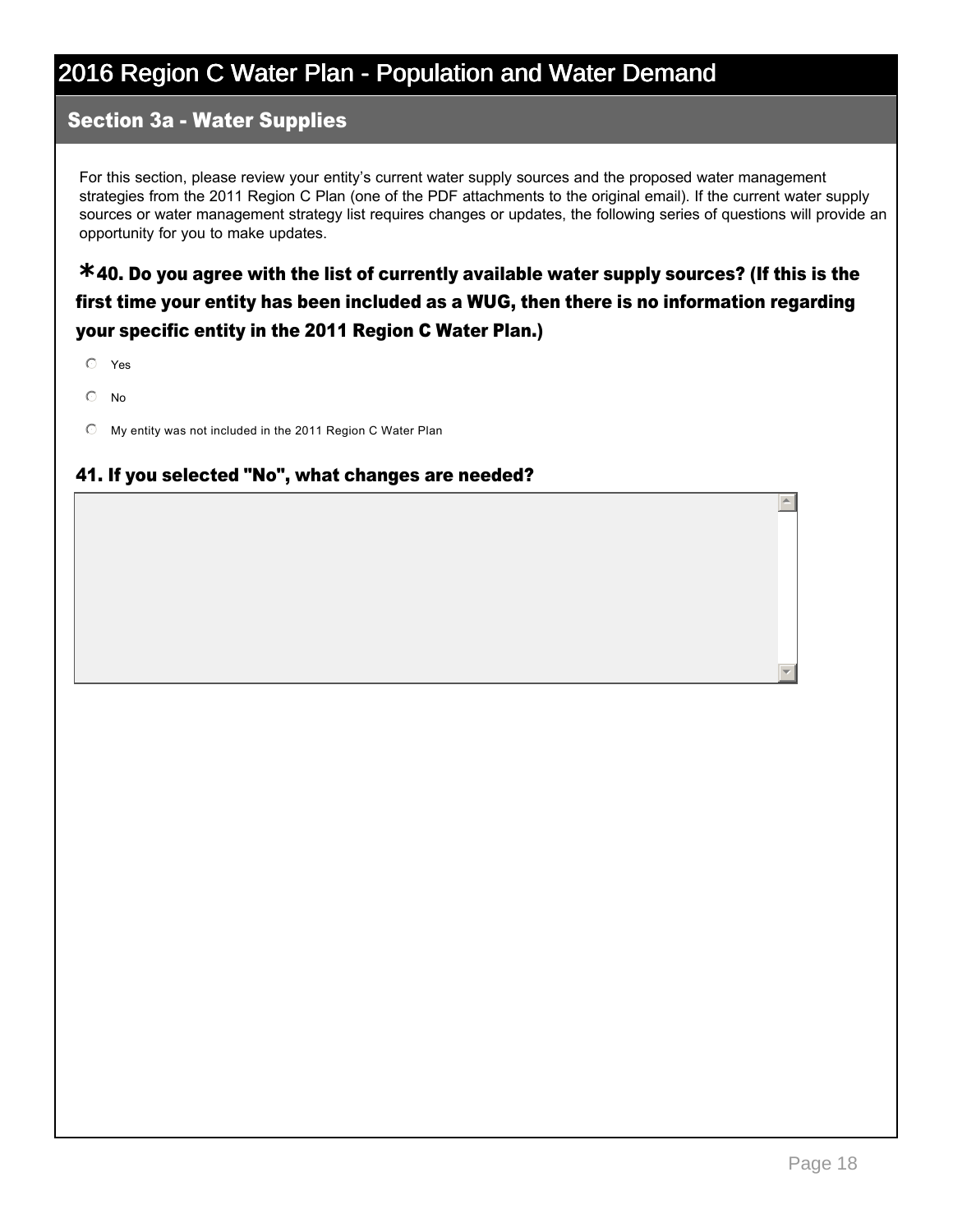### **Section 3c - Water Supplies (Existing Surface Water Sources)**

The following questions in this section are related to your existing permitted surface water supplies, if any. (Existing groundwater supplies and water purchased from other water suppliers are covered elsewhere in this survey.) If you do not have any permitted surface water supplies, then please select "None" on the next question and then skip to the next section.

## 48. How many permitted Water Rights do you have? **\***

6

If you indicated that you do not have any permits for surface water supplies, then please skip to the bottom of this page and select "Next".

49. For each permitted Water Right, please provide as much of the following information as possible. If you have multiple permits, then please use the following questions to enter the information for each additional permitted Water Right. Space is provided for entering information for up to five permits. Once you have entered information for each of your permits, then please skip to the next section. If you have more than five permits, then we will contact you for additional information.

| Name of water source:              |  |
|------------------------------------|--|
| Permit No.:                        |  |
| Permitted annual diversion amount: |  |
| Units (Ac-Ft/Yr, MGD, etc.):       |  |
| Permitted peak rate diversion:     |  |
| Units (Ac-Ft/Yr, MGD, etc.):       |  |
| Pump Station Capacity:             |  |
| Units (MGD, GPD, GPM, etc.):       |  |
| Pipeline Capacity:                 |  |
| Units (MGD, GPD, GPM, etc.):       |  |
| <b>Additional Comments:</b>        |  |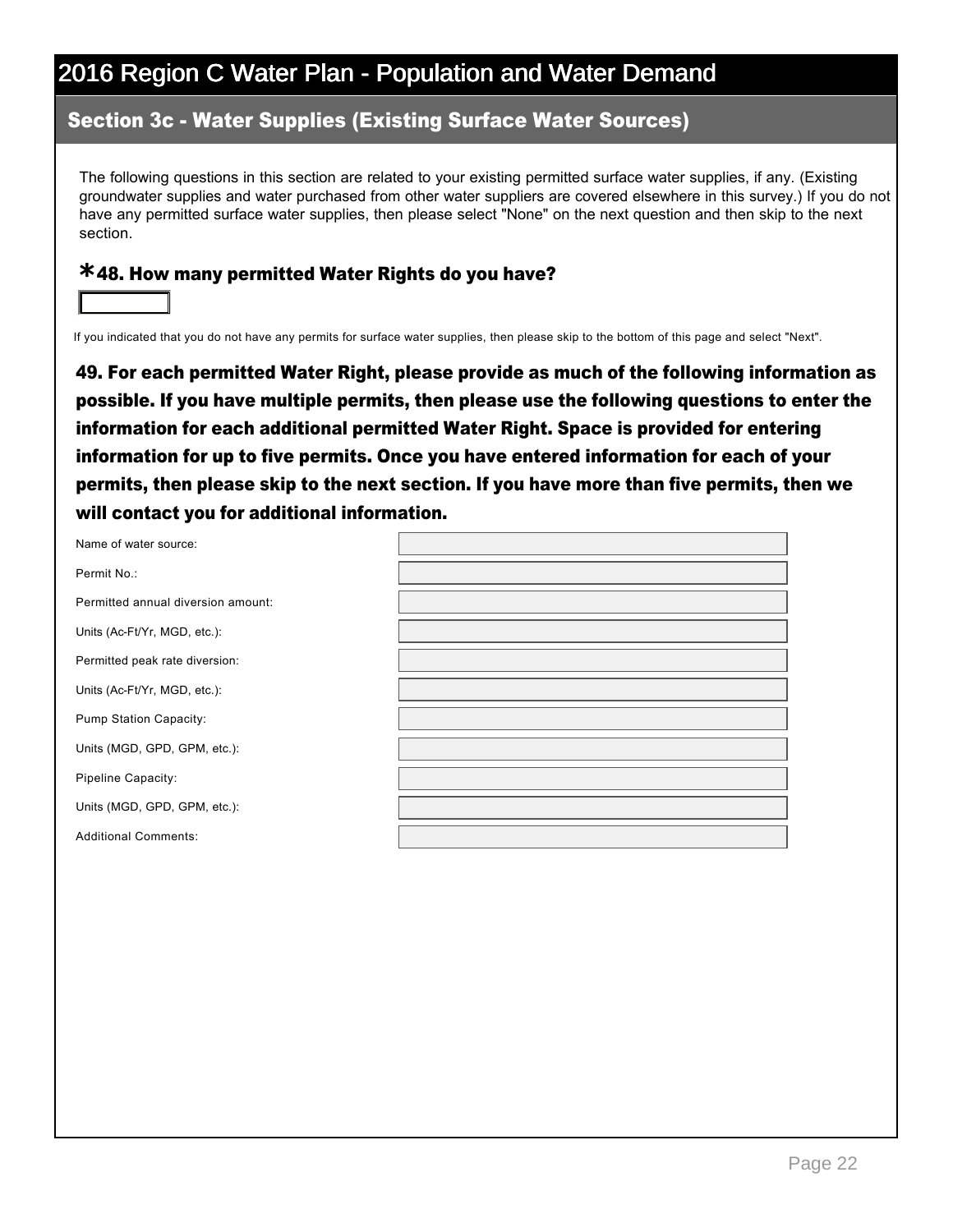### **Section 3d - Water Supplies (Existing Groundwater Supplies)**

The following questions in this section seek information about your existing groundwater supplies, if any. (Permitted surface water supplies and water purchased from other water suppliers are covered elsewhere in this survey.) If you do not own/operate any groundwater wells, then please select "No" to the next question and then skip to the next section.

## 54. Do you own and/or operate any groundwater wells? **\***

| $\circ$<br>Yes |  |
|----------------|--|
| $\circ$ No     |  |
| Comments:      |  |
|                |  |
|                |  |

If you indicated that you do not own and/or operate any groundwater wells, then please skip to the bottom of this page and select "Next".

## 55. How many groundwater wells do you own and/or operate? (Please include any groundwater wells that are connected to your system - or could be easily connected even if they are not currently being used/operated.)

Comments:

6

56. Please provide the following information for the first groundwater well. If you own and/or operate multiple wells, then please use the following questions to enter the information for each additional well. Space is provided for entering information for up to ten wells. Once you have entered information for each of your wells, then please skip to the next section. If you have more than ten wells, then we will contact you for additional information.

| Well Name/ID:             |  |
|---------------------------|--|
| Rated (Maximum) Capacity: |  |
| Unit of Measurement:      |  |
| Aquifer:                  |  |
| Comments:                 |  |

 $\overline{\phantom{a}}$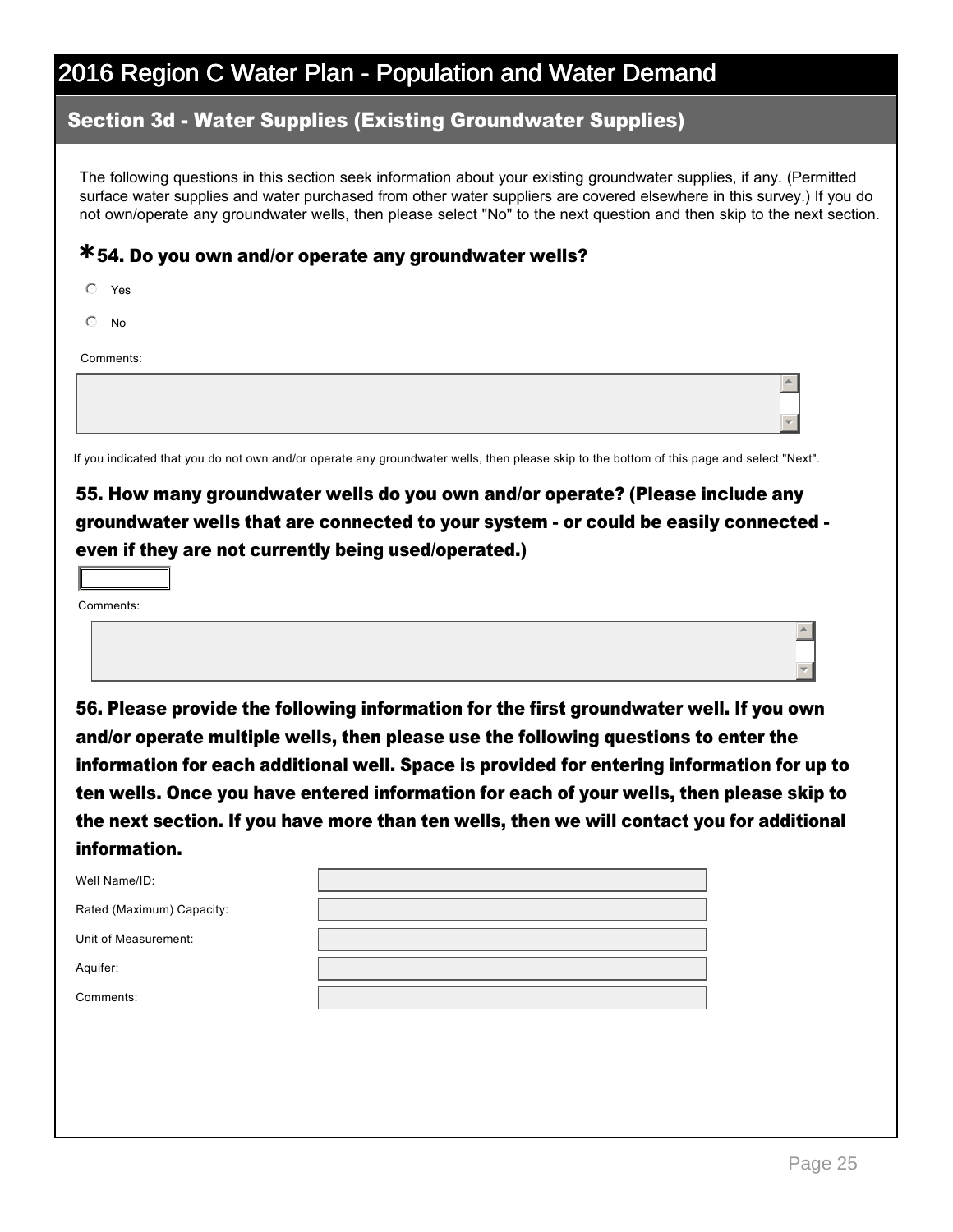### Section 3e - Water Supplies (Recommended Water Management Strategies)

For this section, please review your entity's recommended water management strategies from the 2011 Region C Plan (one of the PDF attachments to the original email). If the list of recommended water management strategies requires changes or updates, the following series of questions will provide an opportunity for you to make updates.

66. Do you agree with the recommended Water Management Strategies listed in the **\*** 2011 Region C Water Plan? Please note that if this is the first time your entity has been included as a WUG, then there is no information regarding your specific entity in the 2011 Region C Water Plan.

(If you select "No", then please complete the remaining questions in this section. If you select "Yes" or if your entity was not included in the 2011 Region C Water Plan, then please answer this question and then skip to the bottom of this page and select "Next".)

- $O$  Yes
- $\bigcap$  No

 $\degree$  My entity was not included in the 2011 Region C Water Plan

### 67. Are there any strategies listed in the 2011 Region C Water Plan that you are NOT considering any longer?

- $O$  Yes
- $\odot$  No

If you selected "Yes", please list the strategies that you are no longer considering.

### 68. Have you already implemented any of the recommended water management strategies from the 2011 Region C Water Plan?

 $O$  Yes

 $\odot$  No

If you selected "Yes", please enter which of the recommended strategies you have implemented.

 $\overline{\phantom{a}}$ 

 $\overline{\phantom{a}}$ 

 $\overline{a}$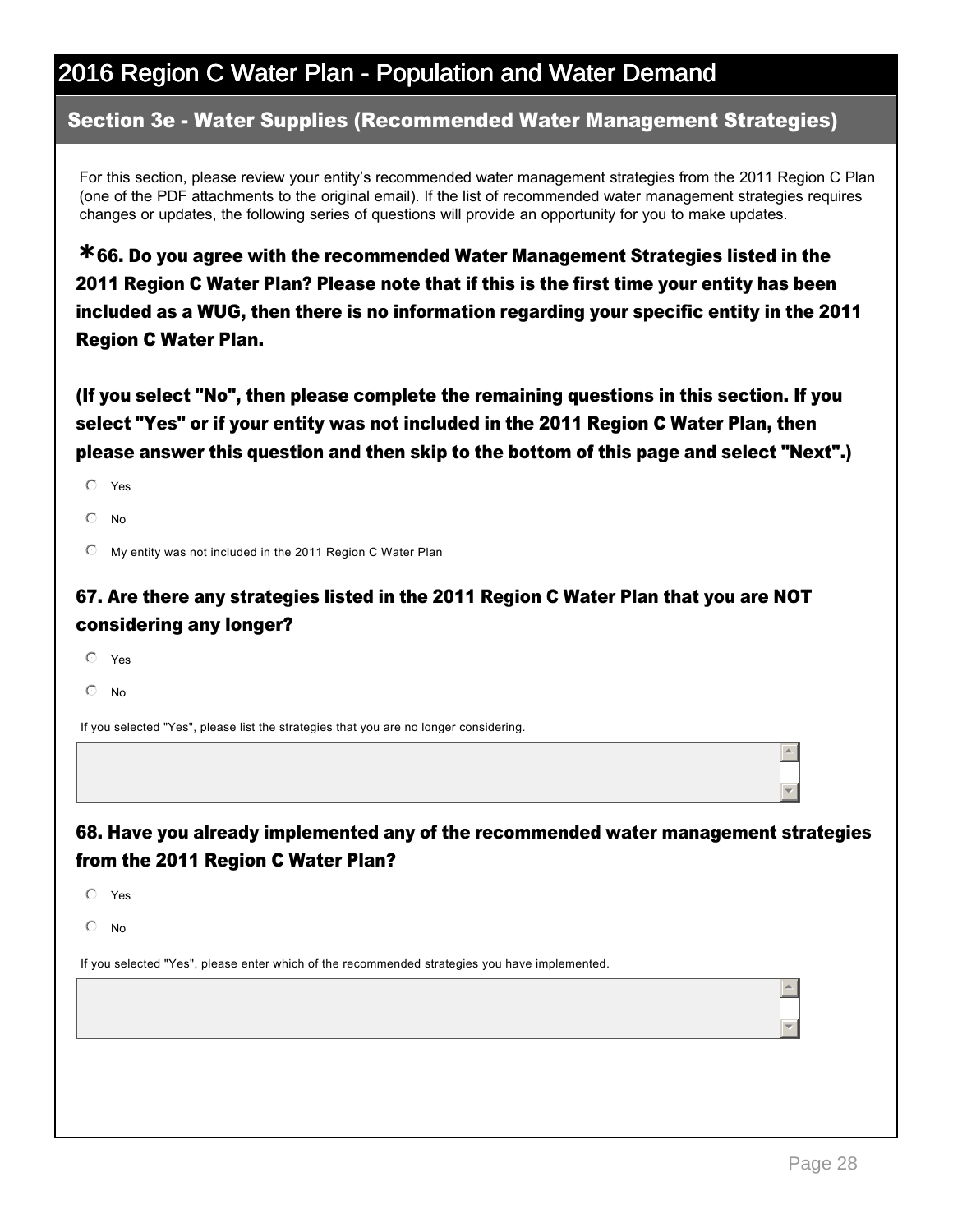### **Section 3f - Water Supplies (New Water Management Strategies)**

Existing WUGs (Entity was listed in the 2011 Region C Water Plan):

If you would like to add any new water management strategies as additional future water supply alternatives, then please answer the following questions. If you do not want to add any additional water management strategies, then please select "No" on the next question and skip to the next section.

New WUGs (Entity was not included in the 2011 Region C Water Plan):

If you do not have enough currently available water supplies to meet your future water demand projections, then additional Water Management Strategies must be recommended that allow you to meet your future water demand projections. Please use this section to list any future water supply strategies that you will use to meet your water demand projections in the future. (Examples might include purchasing additional water from a current supplier, purchasing additional water from another water supplier, installing additional groundwater wells, connecting to an existing reservoir, or developing a water reuse project.) If you do not want to add any additional water management strategies, then please select "No" on the next question and skip to the next section.

### 72. Do you have any additional Water Management Strategies that you would like to add **\*** as alternatives to the recommended strategies?

 $O$  Yes

 $\odot$  No

#### 73. How many additional Water Management Strategies would you like to add?

Comments:

6

 $\overline{\phantom{a}}$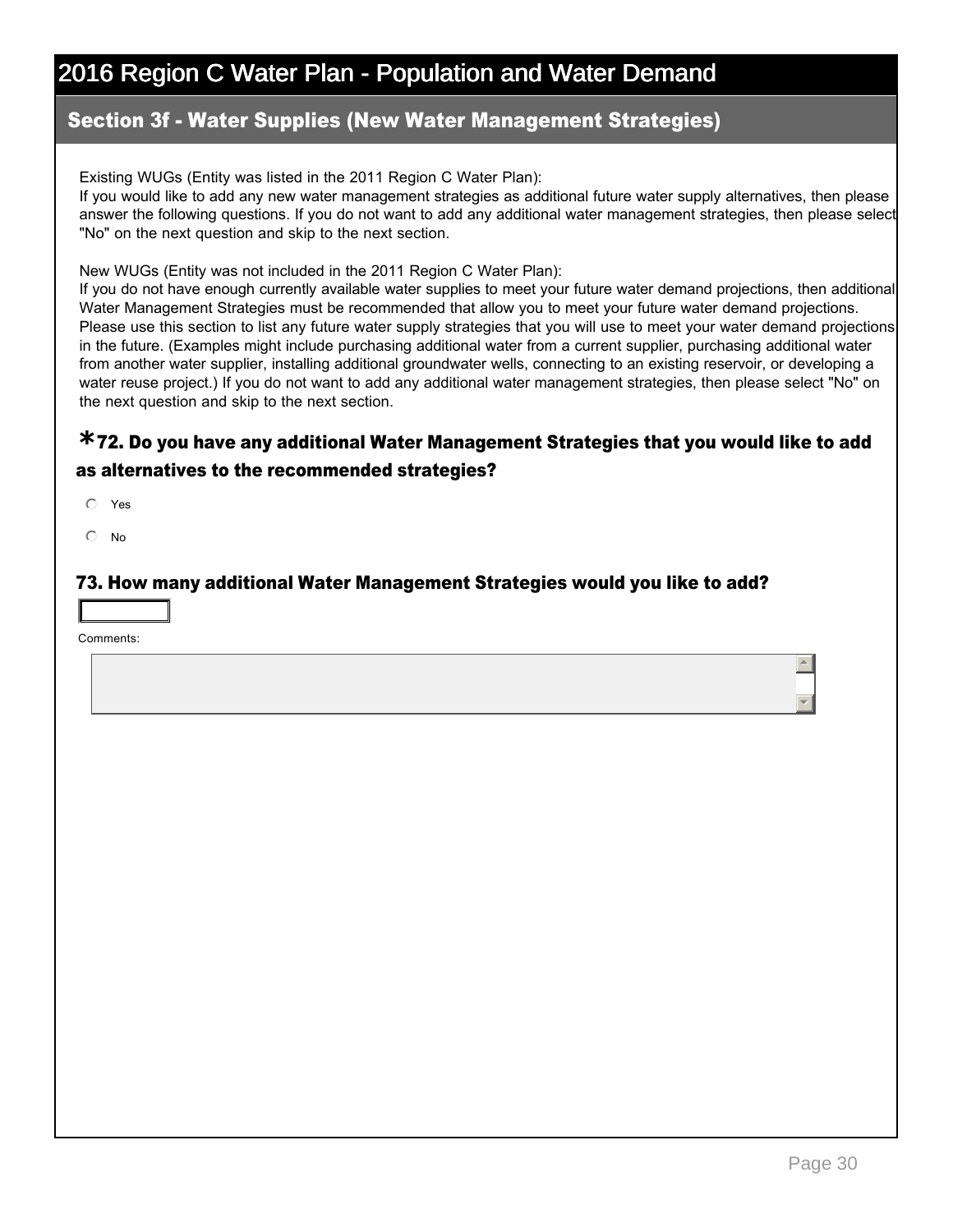87. Please indicate whether you have implemented any of the following conservation and/or drought management strategies. Please check all boxes that apply. (For your reference, "conservation"' strategies are implemented or enforced year round, and "drought" strategies are implemented or enforced in stages as a result of drought conditions.)

|                                                                                                                                        | in the past | Have implemented as Have implemented as Would implement as a<br>a conservation strategy a current conservation conservation strategy in<br>strategy | the future | Have implemented as<br>a drought strategy at<br>some time during the<br>last 5 years | Would implement as a<br>drought strategy in the<br>future |
|----------------------------------------------------------------------------------------------------------------------------------------|-------------|-----------------------------------------------------------------------------------------------------------------------------------------------------|------------|--------------------------------------------------------------------------------------|-----------------------------------------------------------|
| <b>Public &amp; School Education</b>                                                                                                   | Е           | П                                                                                                                                                   | $\Box$     | П                                                                                    | П                                                         |
| Increasing Water Prices                                                                                                                | П           | П                                                                                                                                                   | $\Box$     | П                                                                                    | П                                                         |
| Water System Audit, Leak<br>Detection and Repair, and<br>Pressure Control                                                              | п           | П                                                                                                                                                   | П          | П                                                                                    | П                                                         |
| Water Conservation Pricing<br>Structure                                                                                                | П           | $\Box$                                                                                                                                              | $\Box$     | $\Box$                                                                               | $\Box$                                                    |
| Water Waste Prohibition                                                                                                                | п           | П                                                                                                                                                   | п          | п                                                                                    | П                                                         |
| Time-of-Day Watering<br>Restrictions                                                                                                   | П           | $\Box$                                                                                                                                              | $\Box$     | П                                                                                    | П                                                         |
| Days per Week Watering<br><b>Restrictions</b>                                                                                          | П           | П                                                                                                                                                   | $\Box$     | П                                                                                    | П                                                         |
| <b>Coin-Operated Clothes</b><br>Washer Rebate                                                                                          | П           | $\Box$                                                                                                                                              | $\Box$     | П                                                                                    | П                                                         |
| <b>Residential Customer Water</b><br>Audit                                                                                             | П           | П                                                                                                                                                   | $\Box$     | $\Box$                                                                               | П                                                         |
| Industrial, Commercial and<br><b>Institutional General</b><br>Rebate                                                                   | П           | $\Box$                                                                                                                                              | $\Box$     | $\Box$                                                                               | П                                                         |
| Industrial, Commercial and<br>Institutional Water Audit,<br>Water Waste Reduction,<br>and Site-Specific<br><b>Conservation Program</b> | Г           | $\Box$                                                                                                                                              | $\Box$     | $\Box$                                                                               | П                                                         |
| Reuse of Treated<br><b>Wastewater Effluent</b>                                                                                         | г           | П                                                                                                                                                   | $\Box$     | $\Box$                                                                               | П                                                         |
| Other                                                                                                                                  | П           | г                                                                                                                                                   | П          | П                                                                                    |                                                           |